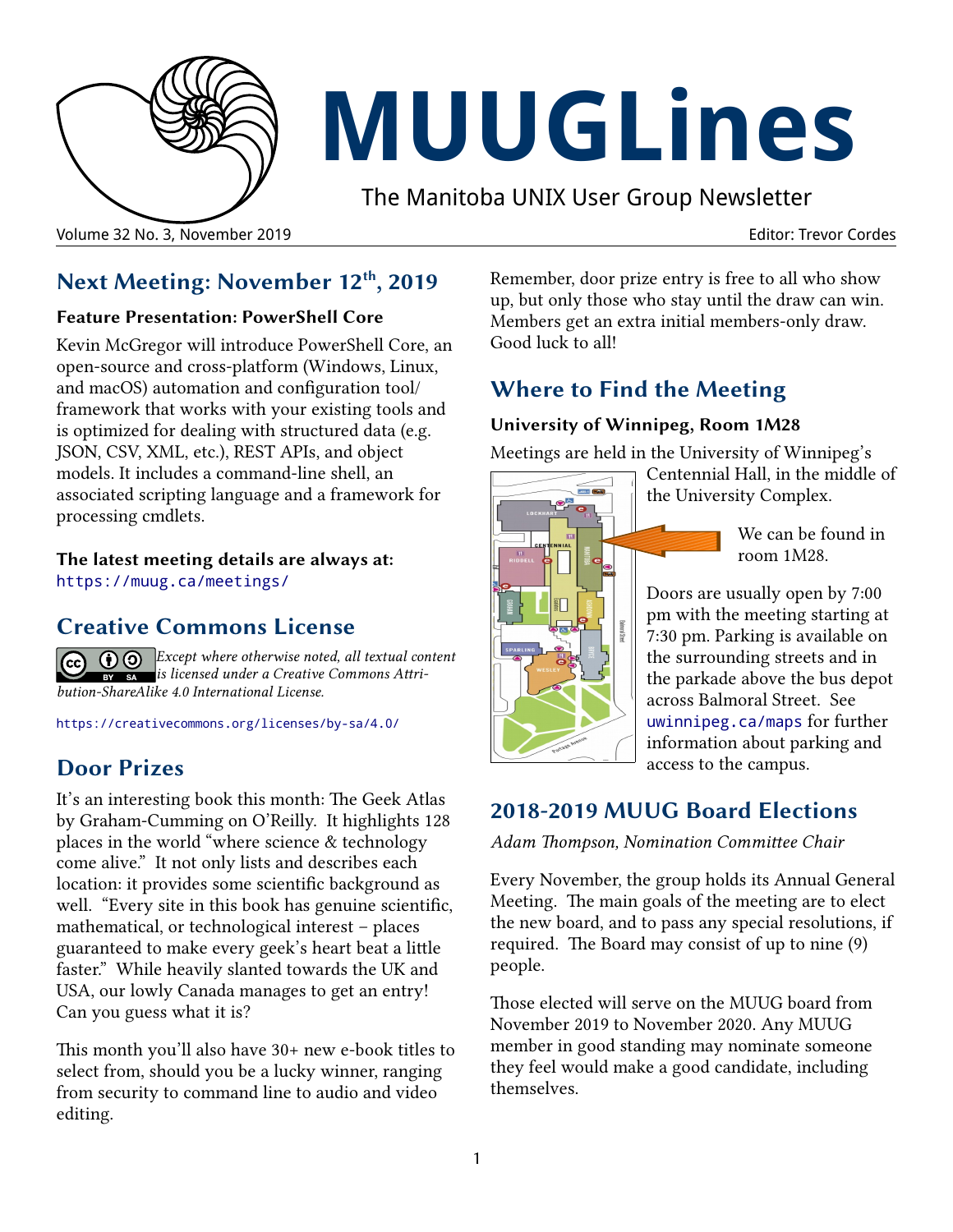The MUUG Board is tasked with coordinating the meetings and other events hosted by the group. It's fun, and you get a role in deciding what the group will do. It requires attending the additional ten board meetings each fiscal year. All members are encouraged to apply.

The following 8 members are allowing their names to stand for re-election. *(Election will be by acclamation if the number of members running is not greater than the number of available board positions.)*

#### **Trevor Cordes**

Owner, Tecnopolis Enterprises

Trevor Cordes (B.Sc. CompSci) has owned and operated Tecnopolis Enterprises – a computer VAR, programming and consultancy company – since 1999. Linux and FOSS have been the keystone of Tecnopolis since inception. Since becoming a family man, he has shifted his primary focus to e-commerce development and operation. Trevor was President of the Atari ST User's Group for four years in the '90s. He prefers Fedora and Perl.

#### **Gilbert Detillieux**

Systems Analyst, University of Manitoba

Gilbert Detillieux has been working with UNIX as a programmer, system administrator, and trainer since 1980. He worked as a computer consultant specializing in UNIX, from 1983 to 1989, and is currently working as a Systems Analyst for the University of Manitoba's Department of Computer Science, where's he's worked since 1989, installing, supporting and upgrading the department's network and UNIX server infrastructure. He was co-founder and past president of the Technical UNIX User Group (now MUUG), and has been an active member of the MUUG board ever since.

#### **Kevin McGregor**

Systems Administrator, City of Winnipeg

Kevin McGregor provides server, platform and infrastructure support in the City of Winnipeg's Information Systems Department. After having briefly used UTS on an Amdahl mainframe in university in the mid-80s, he dabbled in Coherent and then converted to Linux and OpenBSD. He has been a member of MUUG since the early 90s, edited

the group's newsletter for a number of years, presented various topics at MUUG meetings and has served on the board for the majority of his membership.

#### **Katherine Scrupa**

LAN Administrator II, Steinbach Credit Union

Katherine has been a member of MUUG since 2006, during which she has been using Linux at home. Her educational pursuits in Computer Science led her to a Network Technology CCNA (Hons.) program at Red River College in 2010, with an emphasis on networking and system administration. Katherine's current work comprises of root cause analysis, configuration management, automation, and security.

#### **Adam Thompson**

Consultant, Infrastructure Technologies, MERLIN

Adam runs the 2nd-largest ISP in the province... 2nd-largest between the hours of M-F 8:30am-4:00pm, that is. While principally responsible for the large network and interfacing with other carriers, Adam has secondary responsibility for all the UNIX systems at MERLIN. He has a long and storied history of UNIX usage dating back to 1988 (playing Hack on the QNX BBS!), and he learned Solaris 4.x instead of completing his engineering degree, which he considers a pretty good exchange.

#### **Tyhr Trubiak**

Systems Administraor, Thorkelson Consulting

Tyhr Trubiak has been a member of MUUG since 2013. He manages a mix of Red Hat/CentOS and OpenSUSE servers within VMWare, as well as some Windows and Cisco devices. His first exposure to UNIX was when he received his B.Sc. CompSci at the University of Manitoba, which he found similar to his first love - the Commodore Amiga. He hasn't found a desktop distro he's liked enough to remain loyal to since, but is currently testing Elementary OS on his laptop. He has enjoyed 2D node-based digital compositing in the past (Blackmagic Fusion, formerly known as Eyeon Fusion), acting and anything Jeep related.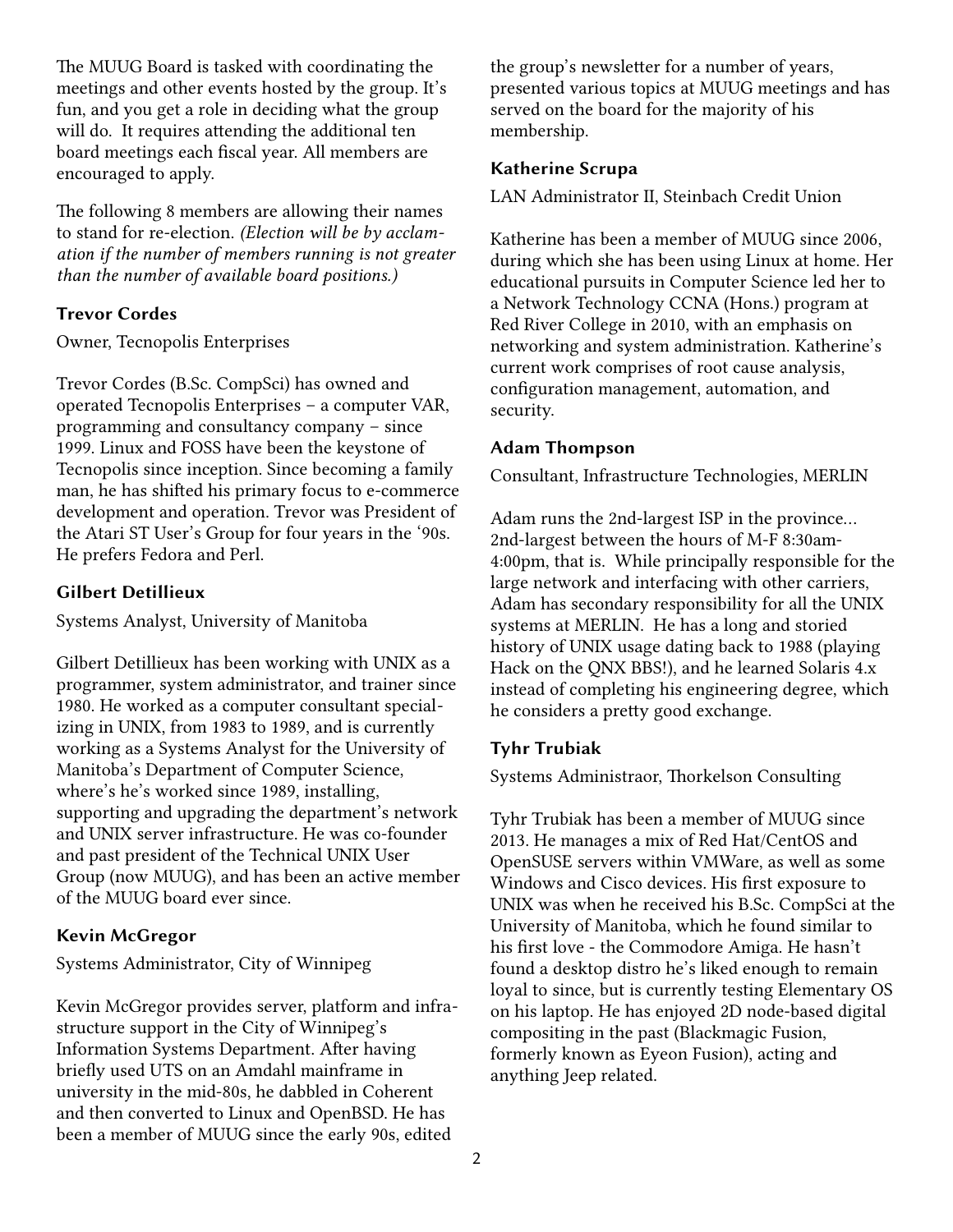#### **Brad Vokey**

Owner, Fortress Software

Brad is the owner of Fortress Software Inc. And the creator of the Matchmaker Fundraiser (aka "Matchomatics" - a fundraiser that provides compatibility lists for millions of students across Canada and the US). Brad started the company in 1985 using Apple ] [ computers and 6502 machine language. Then switched to 68000 machine language on Atari ST computers in 1986 and then to C on Atari TT030 computers soon after. The original C program and Atari TT030 computers are still very much alive and in use to this day! In 2004, Brad started using Linux on Tecnopolis servers, and joined MUUG in 2006. He previously served on the board of the Atari ST Users Group (STUG) and became a board member of MUUG in 2011. He has been keeping our finances in order as your MUUG treasurer since 2013.

#### **Wyatt Zacharias**

Cloud Systems Administrator, Pricerazzi

Wyatt Zacharias is a cloud system administrator at Pricerazzi, focusing on infrastructure automation with technologies such as Terraform and AWS. Previously, Wyatt worked at Manitoba Blue Cross, managing a mix of RedHat, CentOS, and HP-UX servers, and a mix of network equipment including Checkpoint and Fortigate firewalls, and Cisco routers and switches. Wyatt has been president of MUUG for the previous four years, and served as vice-president the year before that. Wyatt Graduated from Red River College in 2014, and is a RedHat certified engineer.

The following member is a nominee allowing his name to stand for election for the first time.

#### **Troy Denton, P.Eng**

Senior Telecom Engineer, 24-7 Intouch

Troy Denton's first encounter with Linux was as a cash-strapped teenager, when he installed Puppy Linux on a "rescue" PC (Troy had saved it from a computer retailer's dumpster). Since that fateful night, Troy went on to graduate from the Electrical & Computer Engineering program at the University of Manitoba, and has worked in telecommunications, medical devices, and embedded control systems.

Troy is new to the MUUG board in 2019. He has previous board experience as the chair of IEEE Young Professionals Winnipeg, and as a Director at SkullSpace. Troy has also facilitated many embedded systems and Linux workshops for the University of Manitoba, Red River College, SkullSpace, and the Millennium Library.

Troy enjoys using Linux and open source software both professionally and personally, with his distro of choice being Debian. Using Linux for circuit board design, music production, software development, and 3d printing makes him feel warm and fuzzy inside. You can see a number of his projects at [troydenton.ca](http://troydenton.ca/).

### **Fedora 31 Arrives**

Another six months, another Fedora. Nothing terribly earth-shattering this time: it smells like another forced-to-upgrade-if-you're-running-twofedoras-ago moment.

What do you get? GNOME 3.34 brings visual changes and performance improvements. 32-bit (i686) support is dropped for boot images and kernel, but support remains for libraries and applications. Glibc is 2.30. NodeJS is 12. Native *non-non-free* H264 support is improved. As usual Fedora is on the kernel bleeding edge and comes with 5.3 out of the gate.

There's also more Wayland bits and bobs, like XWayland running only on demand, and Firefox running in native Wayland. Those who still like window managers will be happy to know they can yet again safely and completely ignore Wayland and just use X11.

There is now a "Fedora Flavor" called *Fedora Astronomy*, and also *Fedora IoT* that provide all the tools you'll need for their respective subjects in one downloadable image.

Listed as an "improvement", root password-based login in ssh has been disabled. However, reading the missives on the subject, it seems that you can just reenable the option in the sshd\_config, so this author isn't quite sure what the brouhaha is exactly.

A slightly more drastic change is Python 2 is being dropped and all Python 2 packages will disappear by